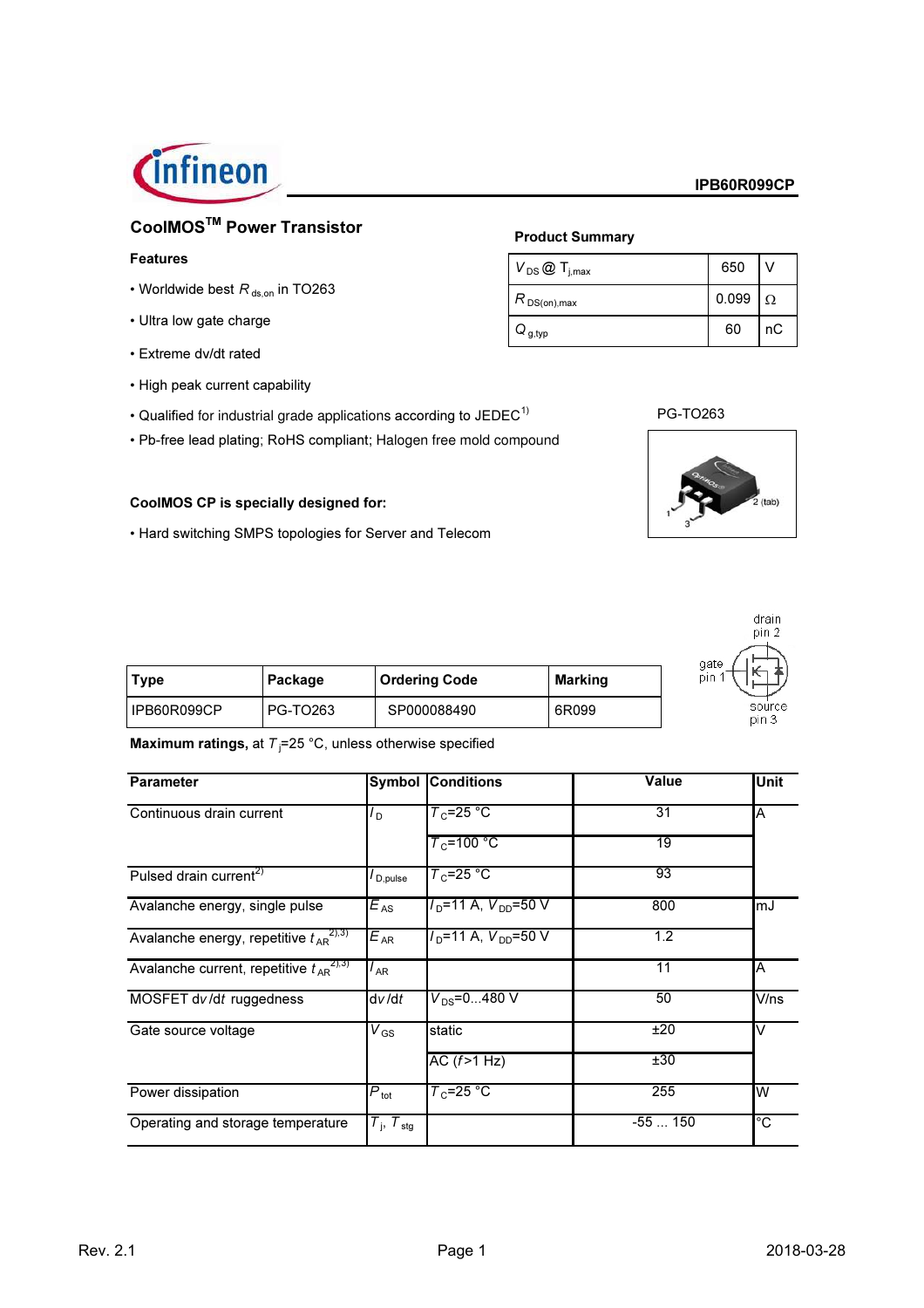

# **Maximum ratings, at**  $T_j = 25 \degree C$ , unless otherwise specified

| <b>Parameter</b>                  |                      | <b>Symbol Conditions</b> | Value         |      |      | <b>Unit</b> |
|-----------------------------------|----------------------|--------------------------|---------------|------|------|-------------|
| Continuous diode forward current  | $I_{\rm S}$          | $T_c = 25 °C$            | 18            |      |      | ΙA          |
| Diode pulse current <sup>2)</sup> | I <sub>S,pulse</sub> |                          | 93            |      |      |             |
| Reverse diode dv/d $t^{4}$        | dv/dt                |                          | 15            |      |      | V/ns        |
| <b>Parameter</b>                  |                      | <b>Symbol Conditions</b> | <b>Values</b> |      |      | Unit        |
|                                   |                      |                          | min.          | typ. | max. |             |

## **Thermal characteristics**

| Thermal resistance, junction - case       | $R_{thJC}$ |                                                                     |    | 0.5 | K/W |
|-------------------------------------------|------------|---------------------------------------------------------------------|----|-----|-----|
| Thermal resistance, junction -            | $R_{thJA}$ | SMD version, device<br>on PCB, minimal<br>footprint                 |    | 62  |     |
| ambient                                   |            | SMD version, device<br>on PCB, 6 $cm2$ cooling<br>area <sup>5</sup> | 35 |     |     |
| Soldering temperature,<br>reflowsoldering | sold       | reflow MSL 1                                                        |    | 260 | l°C |

Electrical characteristics, at  $T_j = 25$  °C, unless otherwise specified

#### **Static characteristics**

| Drain-source breakdown voltage   | $V_{(BR)DSS}$            | $V_{\rm{GS}}$ =0 V, $I_{\rm{D}}$ =250 µA                       | 600 |      |       | I٧  |
|----------------------------------|--------------------------|----------------------------------------------------------------|-----|------|-------|-----|
| Gate threshold voltage           | $V_{\rm GS(th)}$         | $V_{DS} = V_{GS}$ , $I_{D} = 1.2$ mA                           | 2.5 | 3    | 3.5   |     |
| Zero gate voltage drain current  | $\overline{I_{\rm DSS}}$ | $V_{DS}$ =600 V, $V_{GS}$ =0 V,<br>$T_i = 25$ °C               |     |      | 5     | IμA |
|                                  |                          | $V_{DS}$ =600 V, $V_{GS}$ =0 V,<br>$T_i = 150$ °C              |     | 50   |       |     |
| Gate-source leakage current      | $\mathsf{GSS}$           | $V_{GS}$ =20 V, $V_{DS}$ =0 V                                  |     |      | 100   | InA |
| Drain-source on-state resistance | $R_{DS(on)}$             | $V_{\rm GS}$ =10 V, $I_{\rm D}$ =18 A,<br>$T_i = 25$ °C        |     | 0.09 | 0.099 | IΩ  |
|                                  |                          | $V_{\text{GS}}$ =10 V, $I_{\text{D}}$ =18 A,<br>$T_i = 150 °C$ |     | 0.24 |       |     |
| Gate resistance                  | $R_{\rm G}$              | $f = 1$ MHz, open drain                                        |     | 1.3  |       | IΩ  |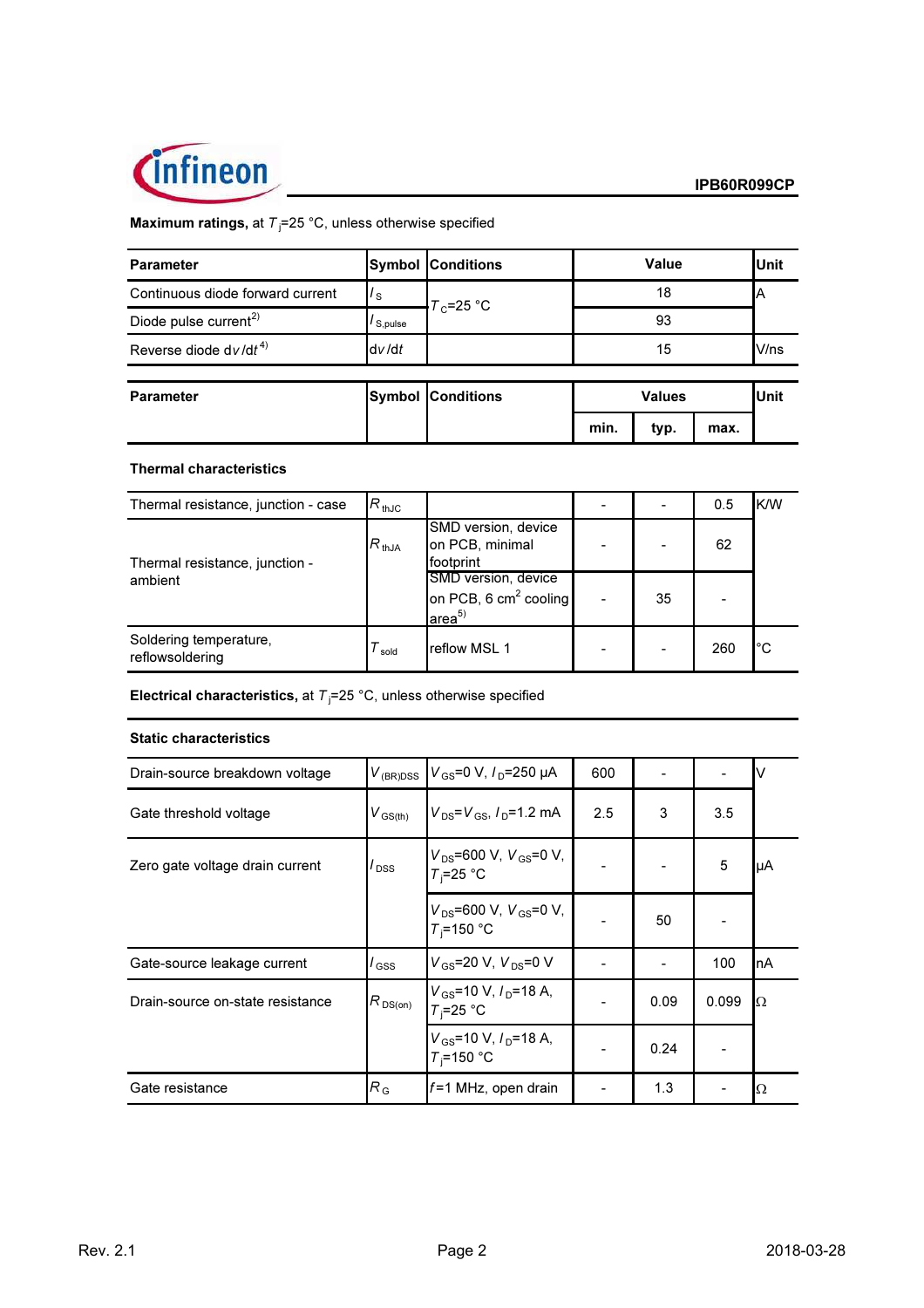

| <b>Parameter</b>                                              |                                | <b>Symbol Conditions</b>                                                       | <b>Values</b> |      |      | Unit |
|---------------------------------------------------------------|--------------------------------|--------------------------------------------------------------------------------|---------------|------|------|------|
|                                                               |                                |                                                                                | min.          | typ. | max. |      |
| <b>Dynamic characteristics</b>                                |                                |                                                                                |               |      |      |      |
| Input capacitance                                             | $C_{\,\mathrm{iss}}$           | $V_{GS}$ =0 V, $V_{DS}$ =100 V,<br>$f = 1$ MHz                                 |               | 2800 |      | pF   |
| Output capacitance                                            | $C_{\text{oss}}$               |                                                                                |               | 130  |      |      |
| Effective output capacitance, energy<br>related <sup>6)</sup> | $C_{o(er)}$                    | $V_{GS}$ =0 V, $V_{DS}$ =0 V<br>to 480 V                                       |               | 130  |      |      |
| Effective output capacitance, time<br>related $7$             | $C_{o(tr)}$                    |                                                                                |               | 340  |      |      |
| Turn-on delay time                                            | $t_{\sf d(on)}$                |                                                                                |               | 10   |      | Ins  |
| Rise time                                                     | $t_{\rm r}$                    | $V_{DD} = 400 V,$<br>$V_{GS}$ =10 V, $I_D$ =18 A,<br>$R_{\rm G}$ =3.3 $\Omega$ |               | 5    |      |      |
| Turn-off delay time                                           | $t_{\mathsf{d}(\mathsf{off})}$ |                                                                                |               | 60   |      |      |
| Fall time                                                     | $t_{\rm f}$                    |                                                                                |               | 5    |      |      |

| Gate to source charge | $Q_{gs}$ | $V_{DD}$ =400 V, $I_D$ =18 A,<br>$V_{\text{GS}}$ =0 to 10 V | 14  |    | ∣nC |
|-----------------------|----------|-------------------------------------------------------------|-----|----|-----|
| Gate to drain charge  | $Q_{gd}$ |                                                             | 20  |    |     |
| Gate charge total     | $Q_g$    |                                                             | 60  | 80 |     |
| Gate plateau voltage  | plateau  |                                                             | 5.0 |    |     |

**Reverse Diode** 

| Diode forward voltage         | $V_{SD}$                   | $V_{\text{GS}} = 0 \text{ V}, I_F = 18 \text{ A},$<br>$T_i = 25 \text{ °C}$    | 0.9 | 1.2 |    |
|-------------------------------|----------------------------|--------------------------------------------------------------------------------|-----|-----|----|
| Reverse recovery time         | $\mathfrak{c}_{\text{rr}}$ | $V_R$ =400 V, $I_F$ = $I_S$ ,<br>d <i>i</i> <sub>F</sub> /d <i>t</i> =100 A/µs | 450 |     | ns |
| Reverse recovery charge       | $Q_{rr}$                   |                                                                                | 12  |     | μC |
| Peak reverse recovery current | rm                         |                                                                                | 70  |     |    |

 $<sup>1</sup>$  J-STD20 and JESD22</sup>

<sup>2)</sup> Pulse width  $t_p$  limited by  $T_{j, max}$ 

<sup>3)</sup> Repetitive avalanche causes additional power losses that can be calculated as  $P_{AV} = E_{AR} * f$ .

<sup>4)</sup>  $I_{SD}$  <= $I_D$ , di/dt <= 100A/µs,  $V_{DClink}$  = 400V, Vpeak < $V_{(BR)DSS}$ ,  $T_i$  <  $T_{imax}$ , identical low side and high side switch

<sup>5)</sup> Device on 40mm\*40mm\*1.5 epoxy PCB FR4 with 6cm2 (one layer, 70µm thick) copper area for drain connection. PCB is vertical without blown air

<sup>6)</sup>  $C_{o(er)}$  is a fixed capacitance that gives the same stored energy as  $C_{oss}$  while  $V_{DS}$  is rising from 0 to 80%  $V_{DSS}$ .

 $^{7)}$  C<sub>o(tr)</sub> is a fixed capacitance that gives the same charging time as C<sub>oss</sub> while V<sub>DS</sub> is rising from 0 to 80% V<sub>DSS.</sub>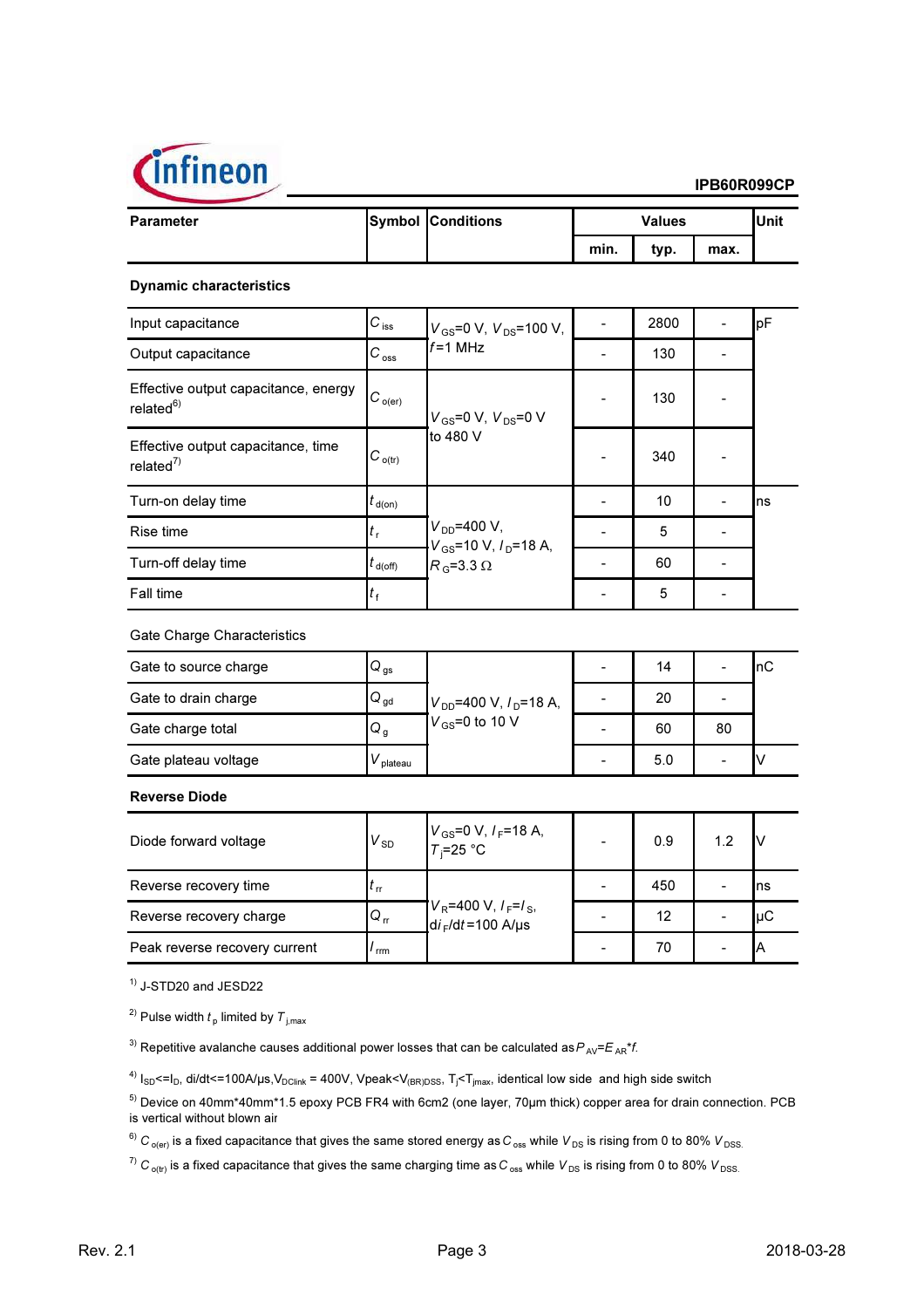

# $P_{\text{tot}} = f(T_C)$



# 3 Max. transient thermal impedance

 $Z_{thJC} = f(t_P)$ 

parameter:  $D=t_p/T$ 



# 2 Safe operating area

 $I_D = f(V_{DS})$ ;  $T_C = 25 °C$ ;  $D = 0$ 

parameter:  $t_{\rm p}$ 



IPB60R099CP

4 Typ. output characteristics

 $I_D = f(V_{DS})$ ; T<sub>j</sub>=25 °C

parameter:  $V_{GS}$ 

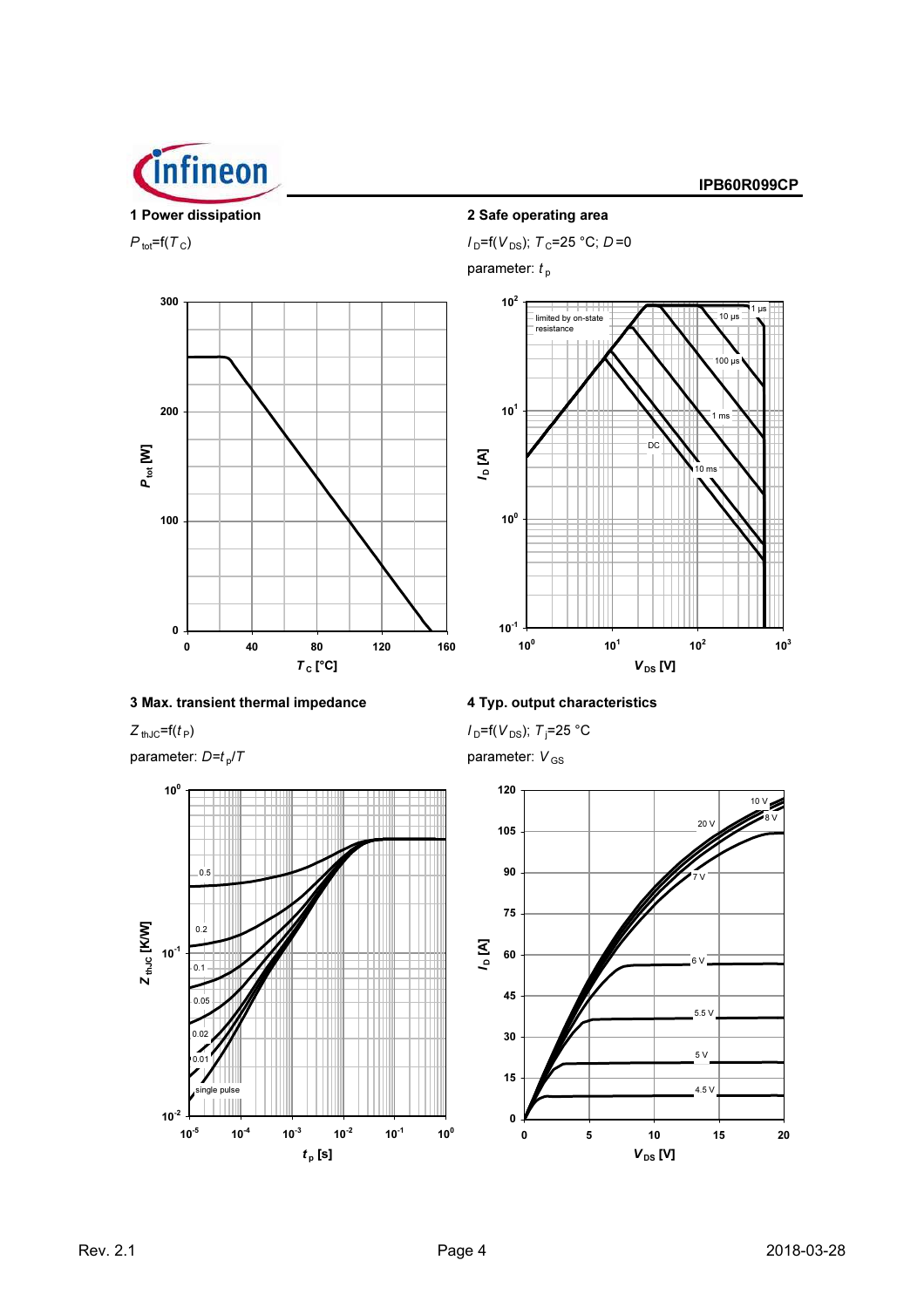

parameter:  $V_{GS}$  parameter:  $V_{GS}$ 



7 Drain-source on-state resistance 8 Typ. transfer characteristics

 $R_{DS(on)}$ =f(T<sub>j</sub>);  $I_D$ =18 A;  $V_{GS}$ =10 V



5 Typ. output characteristics 6 Typ. drain-source on-state resistance  $l_{\text{D}} = f(V_{\text{DS}}); T_{\text{j}} = 150 \text{ °C}$   $R_{\text{DS(on)}} = f(l_{\text{D}}); T_{\text{j}} = 150 \text{ °C}$ 



 $I_D = f(V_{GS})$ ;  $|V_{DS}| > 2 |I_D| R_{DS(on)max}$ parameter:  $T_j$ 

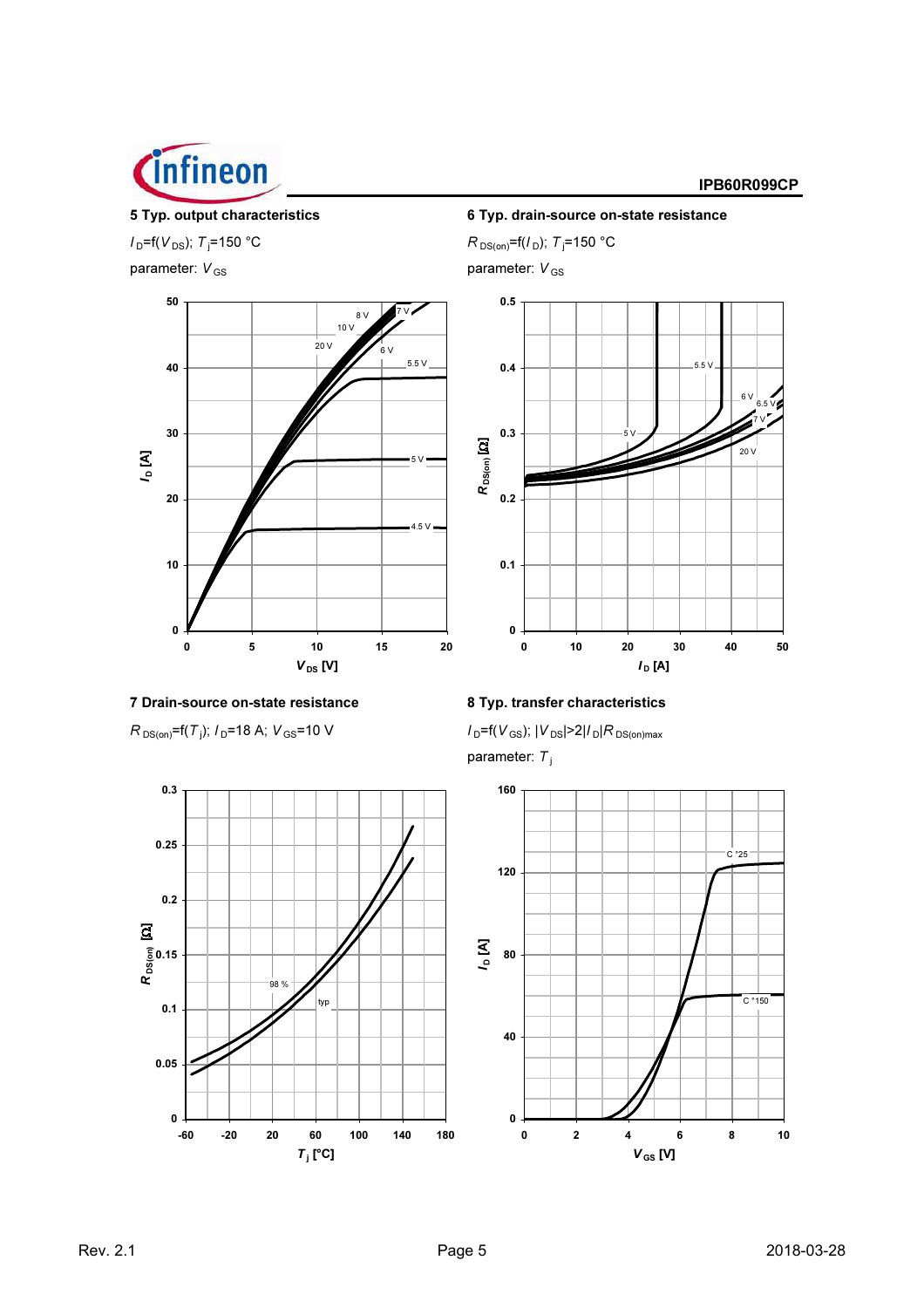

9 Typ. gate charge  $V_{\text{GS}}$ =f(Q<sub>gate</sub>);  $I_{\text{D}}$ =18 A pulsed parameter: V<sub>DD</sub>



10 Forward characteristics of reverse diode  $I_F = f(V_{SD})$ 

parameter:  $T_j$ 



11 Avalanche energy

 $E_{AS}$ =f(T<sub>j</sub>);  $I_D$ =11 A;  $V_{DD}$ =50 V

12 Drain-source breakdown voltage  $V_{BR(DSS)}$ =f(T<sub>j</sub>); I<sub>D</sub>=0.25 mA



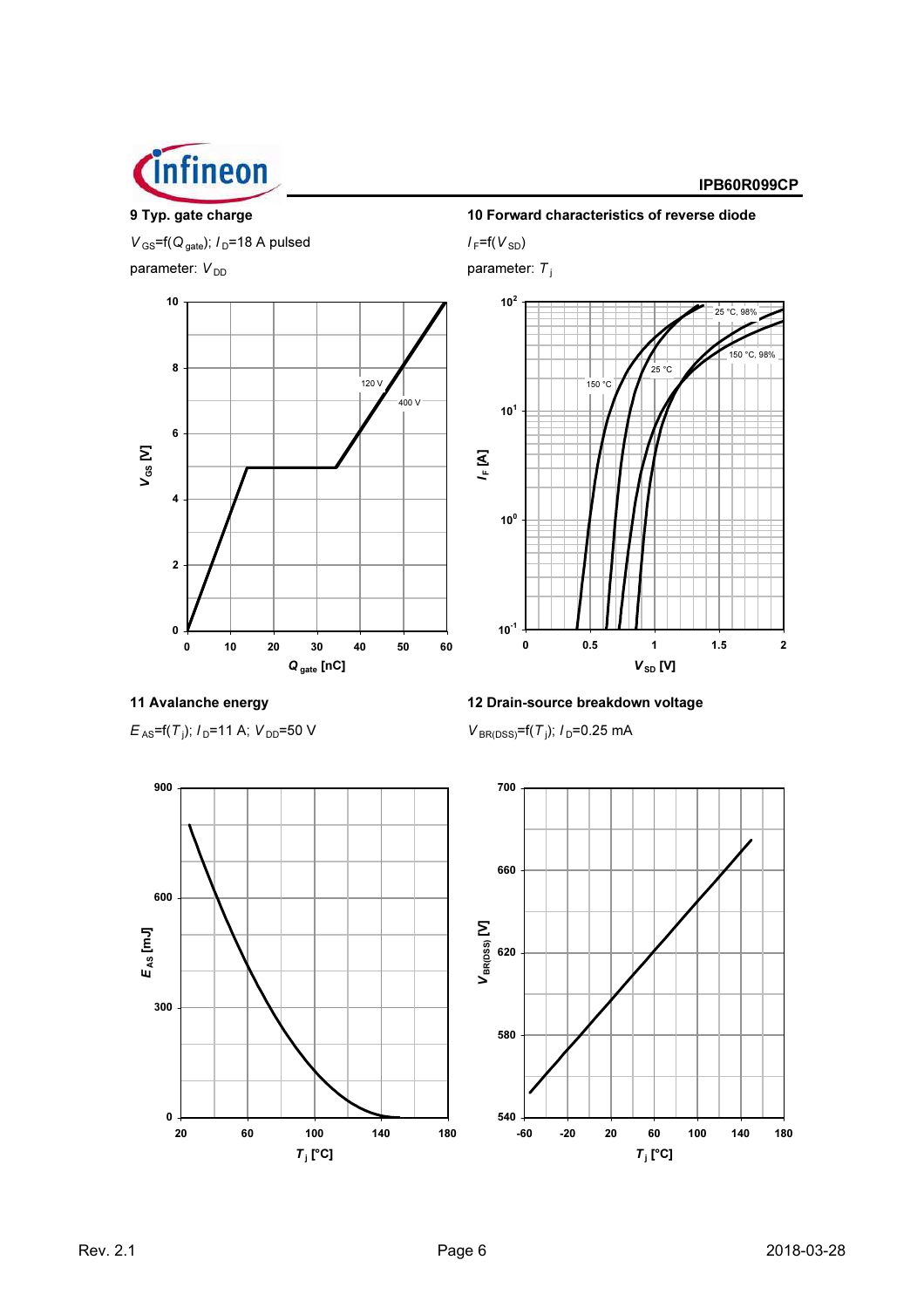



C=f( $V_{DS}$ );  $V_{GS}$ =0 V; f=1 MHz



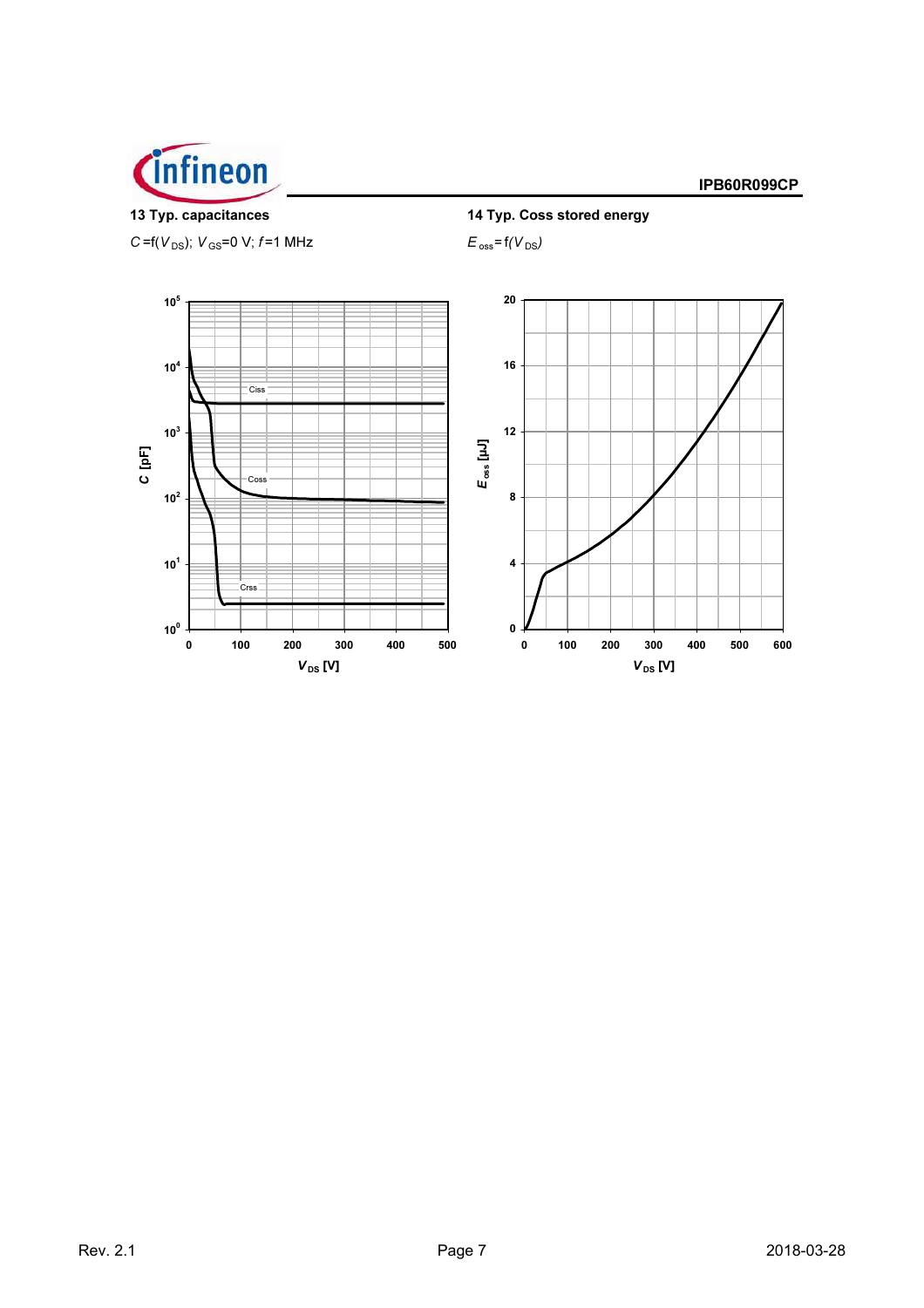

# Definition of diode switching characteristics

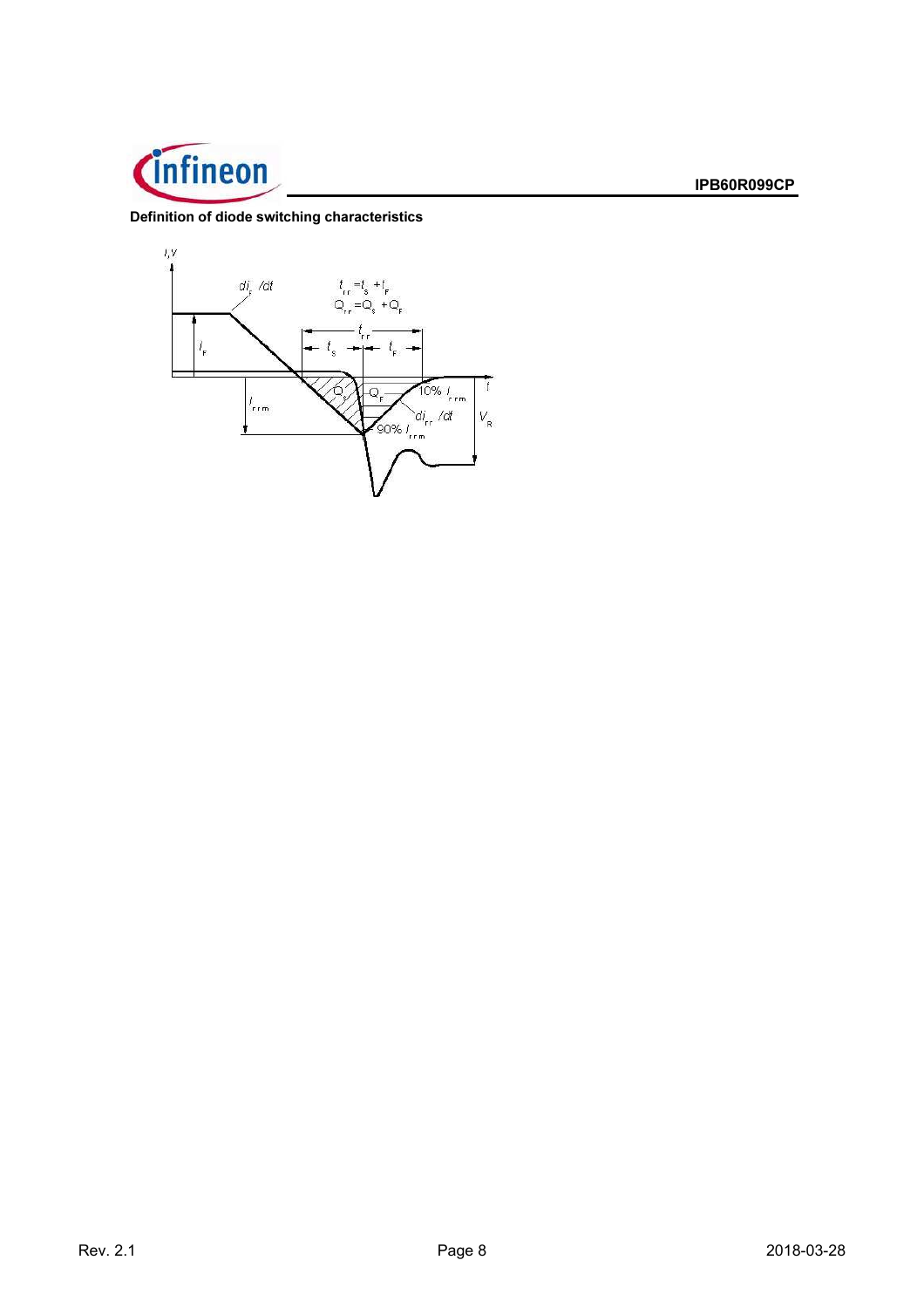



**Figure 1** Outline PG-TO 263, dimensions in mm/inches